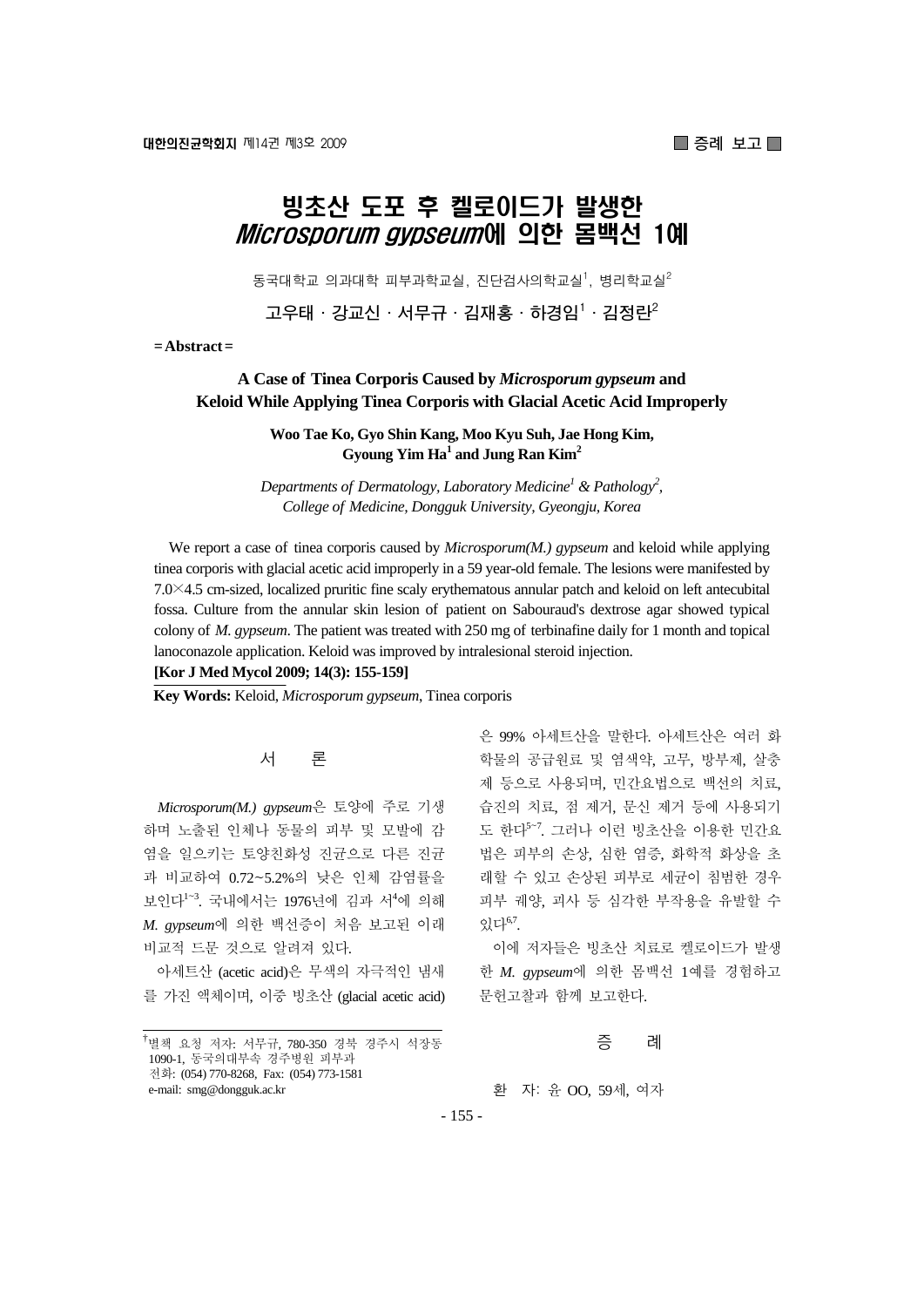#### 대한의진균학회지 제14권 제3호 2009



**Fig. 1.** Localized, fine scaly, erythematous annular patch and keloid on the left antecubital fossa



**Fig. 2.** Close-up view of the lesion

주 소: 좌측 팔오금에 소양감을 동반한 홍반 성 인설 반

현병력: 배추 농사를 하는 농부로 내원 1년 전 부터 좌측 팔오금에 소양감을 동반한 홍반성 인 설 반이 발생하여 개인의원 및 종합병원 비뇨기 과에서 수 차례 치료하였으나 병변의 호전 보이 지 않아 집에서 내원 11개월 전 민간요법으로 빙초산을 병변 부위에 도포하여 화학화상을 입 은 후 1개월 뒤 흉터조직이 발생하였으며 흉터 조직 및 병변의 크기가 점차 증가되어 본원에 내 원하였다.

과거력 및 가족력: 특기 사항 없음

이학적 소견: 피부 소견 외 특기 사항 없음.

피부 소견: 좌측 팔오금에 7.0×4.5 cm 크기의 경계가 명확한 홍반성 인설 반과 켈로이드가 관 찰되었다 (Fig. 1, 2).



**Fig. 3.** Fine, powdery, rapid growing cinamon-colored and feathery indistinct edge colonies on Sabouraud's dextrose agar slants for 7 days at 25℃

진균학적 소견: 병변 부위염 KOH 검사상 균 사가 관찰되었으며, 병변부의 인설을 사부로 사 면배지 (Sabouraud's dextrose agar)에 접종하여 25℃에서 7일간 배양한 결과 빠르게 성장하며 중앙 부위는 담황색을 보이나 주변부는 백색 분 말양상인 집락이 관찰되었고 (Fig. 3), 또한 평 판배지에 계대 배양시 비슷한 소견을 보였다 (Fig. 4). 이 집락을 슬라이드 배양표본을 만들어 Lactophenol-cotton blue로 염색하여 현미경 관찰상 대칭적인 타원형이며, 세포벽은 얇고 표면에 많 은 돌기가 있는 6개 이내의 격벽으로 이루어진 특징적인 대분생자를 보였다 (Fig. 5). 이상의 진 균 배양 소견, 현미경 소견으로 *M. gypseum*으로 동정하였다.

검사 소견: 일반혈액검사, 소변검사, 간기능 및 신기능 검사와 매독혈청반응 검사, 흉부 X-선 검 사, 심전도 검사는 모두 정상 범위 내지 음성이 었다.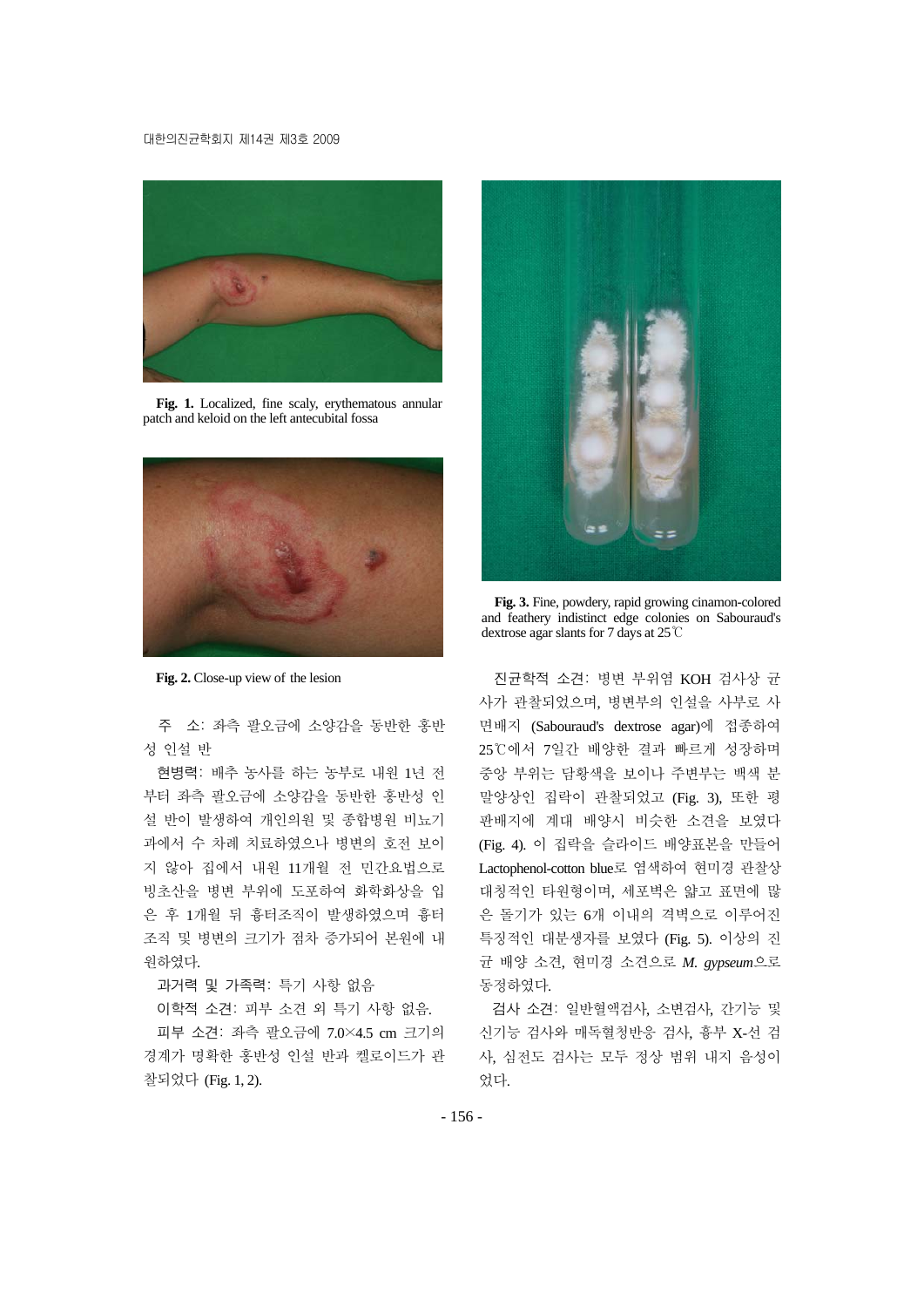#### 고우태 등: 빙초산 도포 후 켈로이드가 발생한 Microsporum gypseum에 의한 몸백선 1예



**Fig. 4.** Subcultured colony grown fine, powdery, rapid growing cinamon-colored and feathery indistinct edge on Sabouraud's dextrose agar plate for 14 days at 25℃



**Fig. 5.** Many large, smooth, 5~6 celled, elliptical macroconidia and hyphae were shown in slide culture of *M. gypseum* (Lactophenol-cotton blue stain,  $\times$ 400).

병리조직학적 소견: 병변부에서 시행한 피부 생검의 H & E 염색상 상부 진피에서 소수의 염 증세포의 침윤을 보였고, PAS 염색에서는 각질 층에서 붉게 염색된 균사가 관찰되었다 (Fig. 6).

치료 및 경과: 1일 terbinafine 250 mg씩 1개월 간 경구투여와 lanoconazole 크림의 국소 도포로 병변이 치유되었으며, 켈로이드는 스테로이드 병 변내 주사로 호전을 보였다.

### 고 찰

몸백선은 피부사상균에 의해 발생하는 표재성



**Fig. 6.** Many short hyphae in stratum corneum (PAS stain,  $\times$ 400)

진균증으로 무좀, 완선, 손발톱백선 다음으로 높 은 발생빈도를 보인다<sup>2</sup><sup>~</sup>4,8. 지역이나 연령에 무 관하게 발생하지만 고온다습한 지역에서 특히 발생빈도가 높으며 위생 상태가 불량하거나 영양 상태가 좋지 못한 계층에서 호발한다고 알려져 있다. 그러나 근래 국내의 생활수준의 향상과 더 불어 위생 상태나 영양 상태 등의 호전에도 불 구하고 당뇨병이나 면역기능의 저하를 가져오는 질환의 증가, 스테로이드 제제의 오남용, 애완동 물의 증가 등으로 오히려 발생빈도는 증가하고  $Q_L^3L^{3,8}$ .

몸백선의 원인균으로는 *Trichophyton (T.) rubrum* 이 가장 많으며 *T. mentagrohytes*, *Microsporum (M.) canis*, *T. tonsurans*, *M. gypseum* 등이 있다2,3,8<sup>~</sup>10. 국 내에서 *M. gypseum*에 의한 몸백선은 1976년 김 과 서<sup>4</sup> 가 처음으로 2주를 보고하였고 전체 몸백 선 중 0.9%가 *M. gypseum*이 원인이었으며 이 후 김 등 ! 은 1.8%, 천 등 '은 2%, 장 등 '은 1.9% 의 발생빈도를 보고하여 전체적으로 0.9~2%로 *M. gypseum*은 몸백선의 원인균으로 드물게 보고되 고 있다.

*M. gypseum*은 토양에 주로 기생하며 노출된 인체나 동물의 피부 및 모발에 감염을 일으키는 토양친화성 진균으로 토양에 널리 분포하고 있 다<sup>1</sup>~<sup>3</sup> . 그러나 인체의 감염은 흙으로부터의 직접 감염보다 애완동물을 통하여 감염되는 경우가 많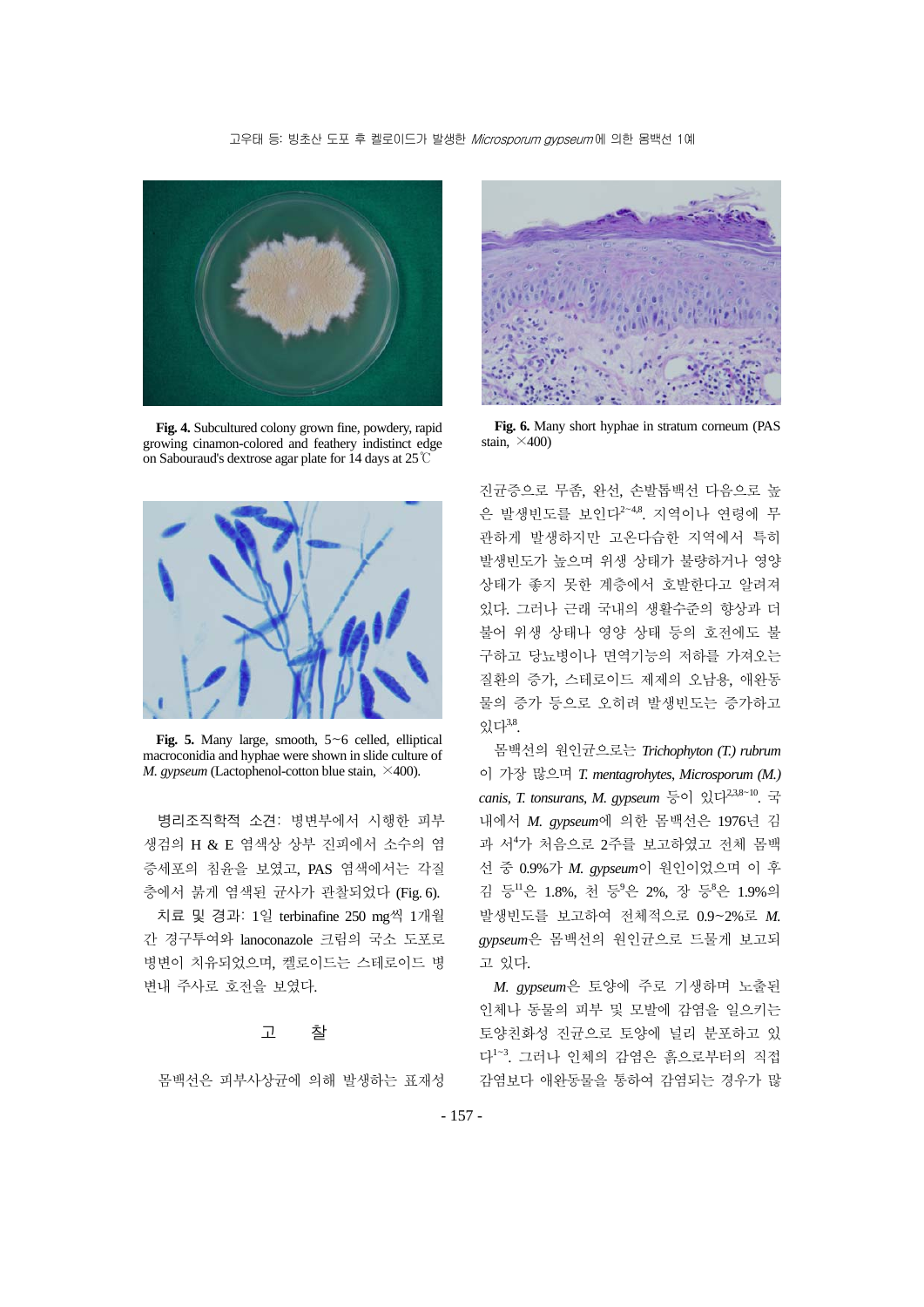다고 한다12. 그러나 본 증례에서는 감염원에 대 한 직접적인 확인은 할 수 없으나 환자가 애완동 물이 없고, 가축 사육을 하지 않는 점, 그리고 배 추 농사를 짓고 있는 점을 미루어 볼 때 애완동 물을 통한 감염보다는 흙으로부터의 직접 감염이 몸백선 발생의 원인으로 생각된다.

*M. gypseum*에 의한 몸백선의 경우 병변수는 보통 하나 또는 2~3개이며 염증성의 농가진양 또는 수포성 병변을 보일 수 있고 동전 크기 정 도이며 현저한 염증변화와 독창형성이 많이 일 어난다고 한다2,3,13. 그러나 본 증례에서는 홍반 성 인설반으로 염증변화는 관찰되지 않았다.

몸백선은 장미색 비강진, 농가진, 화폐상 습진, 2기 매독, 결핵양나, 중심원심성 윤상홍반, 환상 육아종 및 접촉 피부염과 감별해야 하지만 임상 적 소견, KOH 검사 및 진균 배양 등으로 쉽게 감별할 수 있다2,3. *M. gypseum*은 진균 배양 검사 에서 빠르게 성장하는 갈색 또는 황갈색의 분말 의 균집락을 보여 *T. mentagrophytes*, *M. manum*, *M. fulvum* 등과 감별해야 하며14, 현미경 소견상 분절균사 및 곤봉형의 소생분자와 4~6개의 방실 을 지니며 얇은 피막과 타원형의 대분생자를 관 찰할 수 있어 *M. fulvum*, *M. canis* 등의 대분생자 와 감별해야 한다15. 본 증례에서도 동일한 진균 배양 및 현미경 소견을 보여 *M. gypseum*으로 동 정하였다.

본 증의 치료는 단일 병소이거나 병소가 광범 위하게 퍼져있지 않으면 항진균제의 국소 도포 가 치료 원칙이나 치료에 저항하는 경우에는 경 구용 항진균제를 사용할 수 있으며 치료 시 빠른 치유 경과는 보인다<sup>23</sup>. 본 증례에서는 정확한 진 단과 치료를 받지 못하여 병변이 악화되어 민간 요법으로 빙초산을 사용하여 화학화상 후 켈로 이드가 발생한 경우로 몸백선은 치료에 저항을 보여 항진균제 1개월간 경구 복용 및 국소 도포 로 치료하였고 켈로이드는 스테로이드 병변내 주 사로 호전을 보였다. 빙초산은 99% 아세트산으 로 아세트산은 여러 화학물의 공급원료 및 염색 약, 고무, 방부제, 살충제 등으로 사용되며, 가정

에서 사용하는 식초는 4~5% 아세트산으로 되어 있고 주로 음식의 조미료로 이용된다. 그러나 간 혹 빙초산을 사용하는 가정이 있고, 민간요법으 로 빙초산 또는 식초를 백선의 치료, 습진의 치 료, 점 제거, 문신 제거 등에 사용하기도 한다<sup>5~7</sup>. 아세트산은 진균의 세포벽의 다당질의 일부를 제 거하여 진균의 사멸을 유도할 수 있는 항진균 능 력을 가지고 있어 민간요법으로 빙초산 또는 식 초의 사용은 효과가 있을 수 있다. 그러나 진균 감염 치료에 사용될 수 있는 다른 종류의 산보다 효과가 적으며 낮은 농도에서는 각질세포의 성장 을 방해하거나 사멸시키고 높은 농도에서 각질세 포를 녹이는 작용을 한다. 그러므로 장시간 또는 높은 농도로 사용하는 것은 피부의 손상을 유발 해 통증을 일으키고 손상된 피부로 세균이 침범 하는 경우 피부 궤양 등의 심각한 부작용을 유발 할 수 있다<sup>6</sup>. 또한 빙초산은 강산으로 적은 양으 로도 화학화상을 일으킬 수 있으며 화상 후 반흔 이나 구축이 발생하여 심각한 기능적 또는 미용 적 후유증이 남을 수 있다. Steinberg 등<sup>16</sup>은 화학 물질이 피부에 접촉하면 화학반응과 발열반응을 일으켜 세포의 탈수, 단백질 변형을 일으키고 응 고성 괴사를 초래한다고 보고하였다. 그러므로 민간요법은 효과가 적을 뿐만 아니라 심각한 부 작용을 초래할 수 있기 때문에 이를 막기 위한 대국민 교육과 홍보가 필요할 것으로 생각된다.

## **REFERENCES**

- 1. Sun PL, Ho HT. Concentric rings: an unusual presentation of tinea corporis caused by *Microsporum gypseum*. Mycoses 2006; 49: 150-151
- 2. Kwon-Chung KJ, Bennet JE. Medical mycology. Philadelphia: Lea & Febiger, 1992: 105-161
- 3. Kim YJ, Lim SW, Suh MK, et al. Four cases of tinea corporis caused by *Microsporum gypseum.* Kor J Med Mycol 2001; 6: 90-96
- 4. Kim BS, Suh SB. Mycological and clinical observation on dermatophytosis. Korean J Dermatol